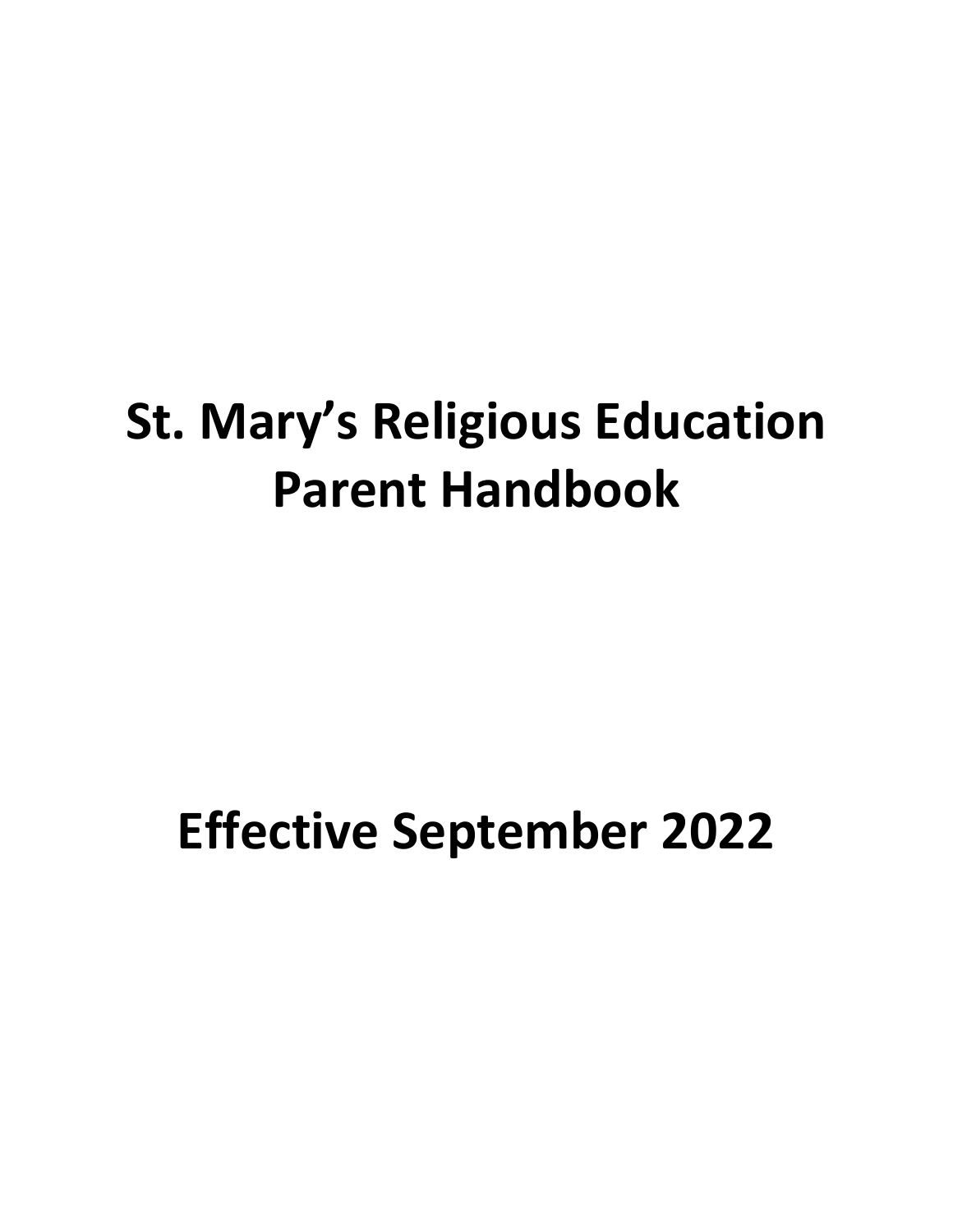Dear Parents,

Welcome to St. Mary's Parish. Our parish supports parents as the primary educators of their children. We take seriously the obligation to assist them in the Religious Education of their children. In our program, the goal of each lesson for each grade is "to teach as Jesus taught." Jesus is at the heart of all catechesis. We encourage families to attend the Sunday Liturgy together. Faith formation takes place in the context of participation in the Sunday Mass.

Attendance at the Celebration of Sunday Mass is one of the major signs of our faith. Religious Education classes can never replace Sunday Mass. In addition to the example of faith by parents, Sunday Mass and Religious Education are essential elements. We encourage parents to attend the Sunday Mass with their younger children. All of our Masses are celebrated with faith and devotion. Attendance at any Mass is always appropriate. Our parish also is engaged in being the hands of Christ in service to others and invites everyone to service.

In Faith + Hope,

*Fr. Brian*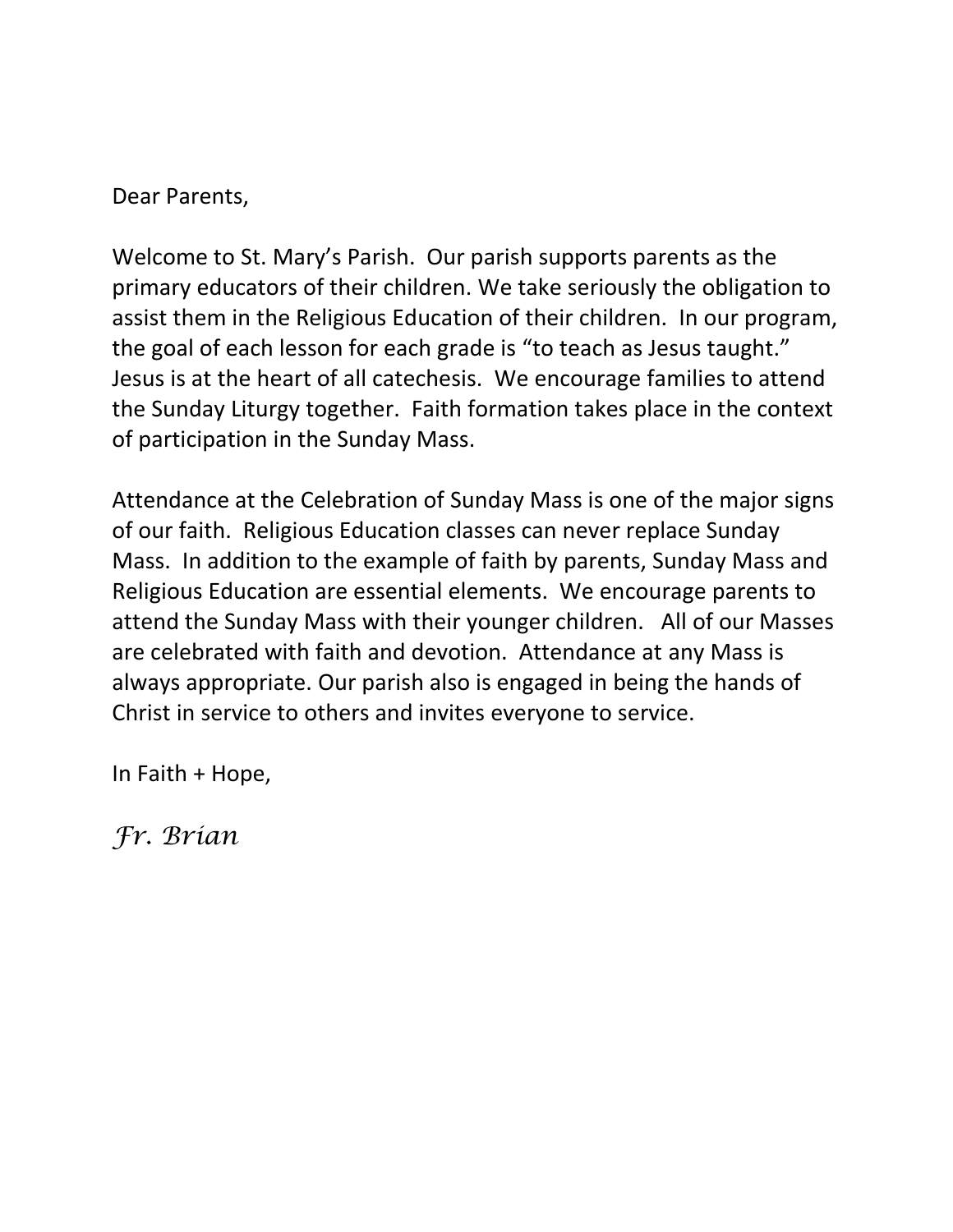#### **RELIGIOUS EDUCATION STAFF**

**Rev. Brian Manning Pastor [bmanning@stmarysfranklin.org](mailto:bmanning@stmarysfranklin.org)**

**Karen Ackles Religious Education Director [reled.director@stmarysfranklin.org](mailto:reled.director@stmarysfranklin.org)**

**Liz Bertoni Administrative Assistant [reled.secretary@stmarysfranklin.org](mailto:reled.secretary@stmarysfranklin.org)**

**RELIGIOUS EDUCATION CONTACT INFORMATION 201 Main Street Franklin, MA 02038 508-528-1450 www.stmarysfranklin.org**

> **PARISH RECTORY STAFF Rev. Brian Manning--Pastor [bmanning@stmarysfranklin.org](mailto:bmanning@stmarysfranklin.org)**

**Rev. Jack Sullivan--Parochial Vicar [jsullivan@stmarysfranklin.org](mailto:jsullivan@stmarysfranklin.org)**

**Fr. Frank Campo—Senior Priest [fcampo@stmarysfranklin.org](mailto:fcampo@stmarysfranklin.org)**

**Guy St. Sauveur—Deacon [deaconguy@stmarysfranklin.org](mailto:deaconguy@stmarysfranklin.org)**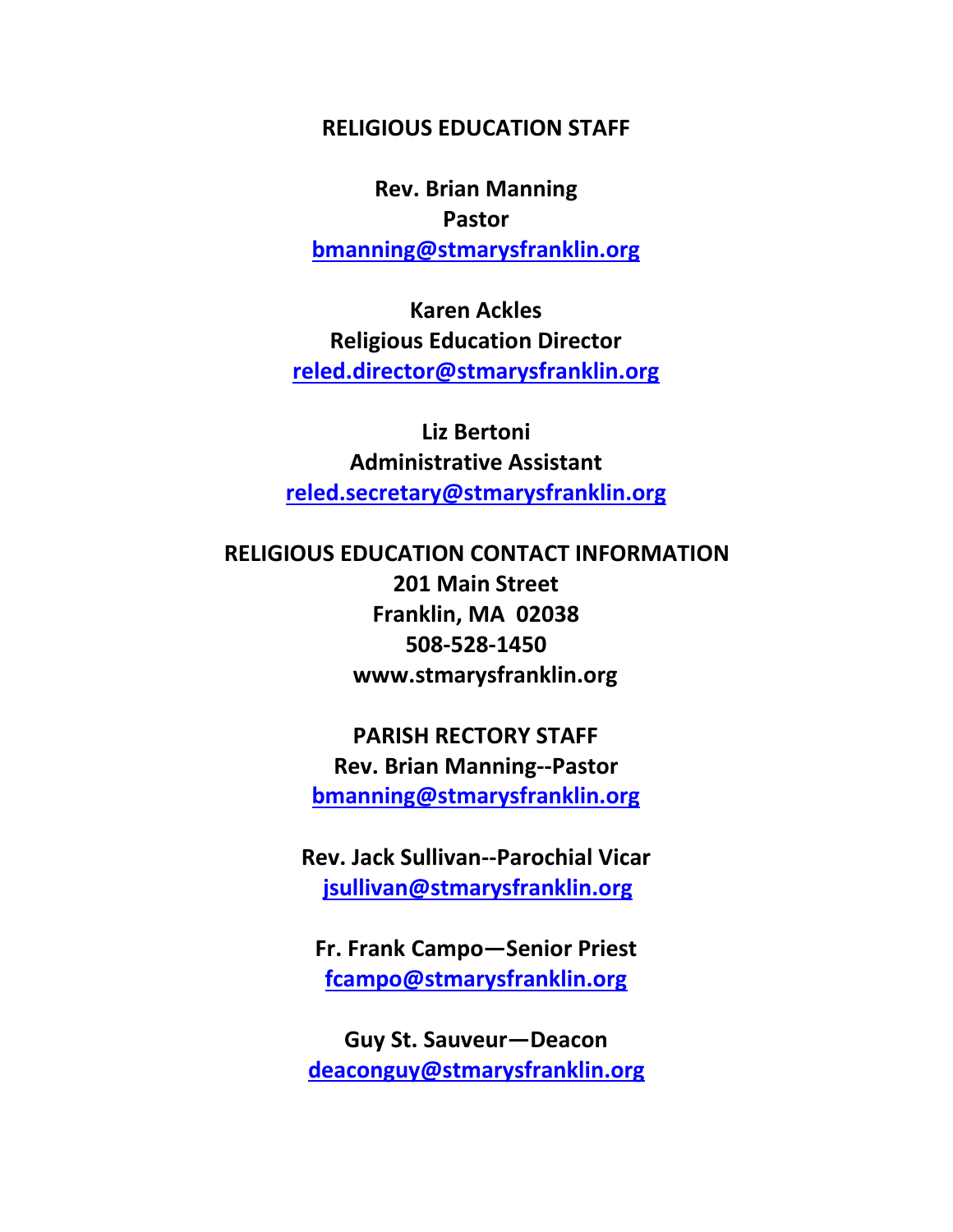**Ron Gerwatowski—Deacon [deaconron@stmarysfranklin.org](mailto:deaconron@stmarysfranklin.org)**

**Leo Racine—Pastoral Associate [pastoralassociate@stmarysfranklin.org](mailto:pastoralassociate@stmarysfranklin.org)**

**Patricia Murphy--Finance + Operations Manager [businessmanager@stmarysfranklin.org](mailto:businessmanager@stmarysfranklin.org)**

> **Michelle Gee [secretary@stmarysfranklin.org](mailto:secretary@stmarysfranklin.org)**

**Terry Kerr--Music Director [terry.kerr@att.net](mailto:terry.kerr@att.net)**

#### **ST. MARY'S RECTORY CONTACT INFORMATION**

**One Church Square Franklin, MA 02038 508-528-0020**

 **Sunday Masses**

**Saturday 4:00 p.m.**

**Sunday 7:30 a.m. + 10:30 a.m. + 12:00 p.m. (Sept.—May)**

 **SACRAMENT OF RECONCILIATION Saturday 8:00 a.m.—9:00 a.m. Reconciliation Room in Chapel in lower church By appointment—call 508-528-0020**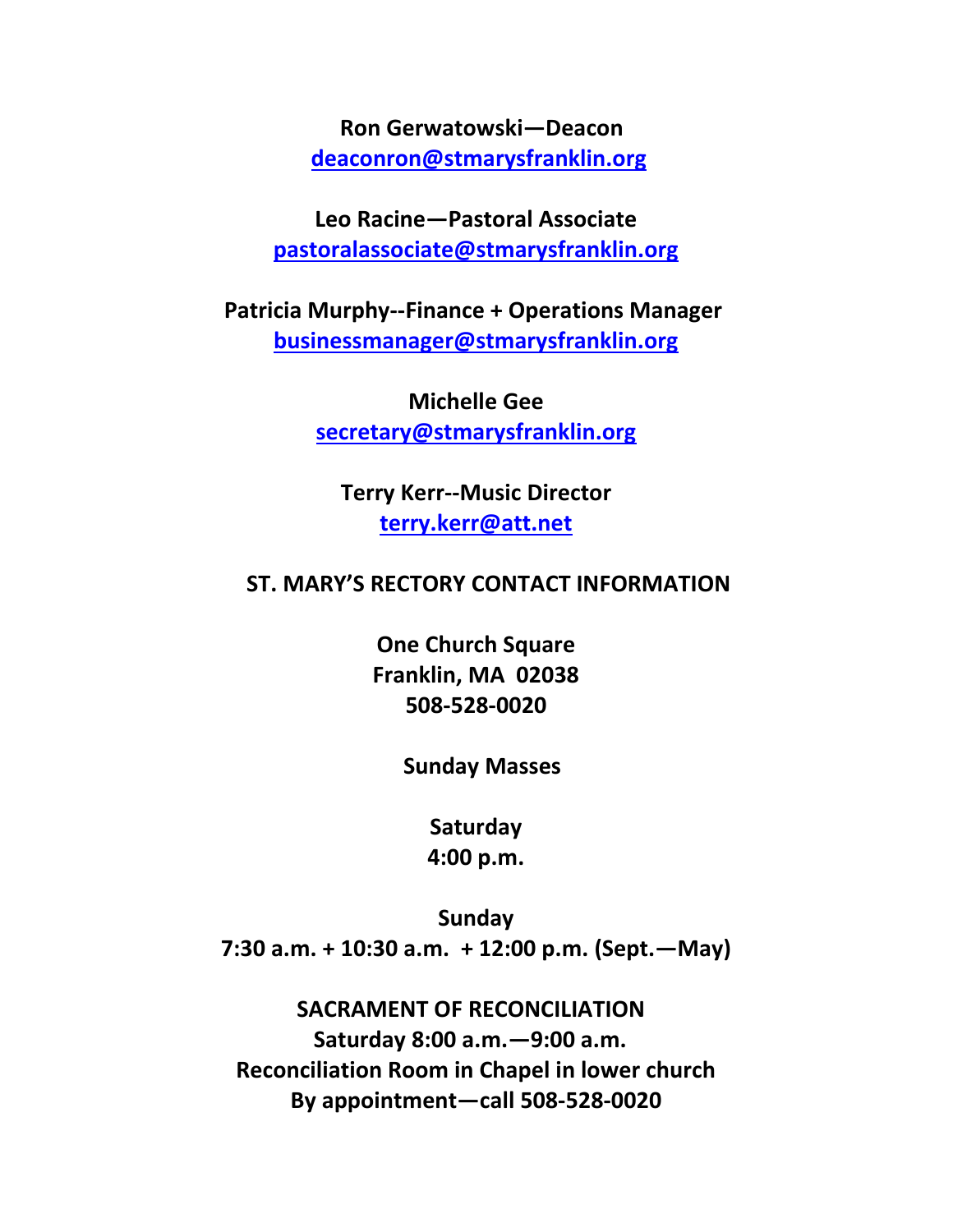#### **MISSION STATEMENT OF ST. MARY'S CHURCH**

We, the community of St. Mary, a Roman Catholic Parish of the Archdiocese of Boston, within the Town of Franklin, exist to honor and glorify God.

By imitating the life of his Son, Jesus Christ, and inspired by the Holy Spirit, we work for the fulfillment of his kingdom on earth.

We dedicate the gifts and talents unique to each member of the community to continued growth in the knowledge and love of Jesus Christ.

As Christ's disciples we are called to be living examples of his teachings to everyone we encounter in our daily lives. We acknowledge the need for the active involvement of all our members in order to reach our full potential as a Christian Community.

Motivated by the Word of God, sustained by the gifts of the sacraments, enriched by one another, and committed to the mission described above this community pledges:

- --To spread the Good news of Jesus Christ announcing his salvation
- --To reach out to the needs of the poor, the homeless, the dispossessed, the addicted, and others needing social justice
- --To attend to the ongoing faith development of our children, youth, adults, and the unchurched
- --To foster an ecumenical spirit and a caring, loving community with our brothers and sisters of all creeds
- --To support and encourage Catholic Christian values within the family, the workplace, and society
- --To commit ourselves to the elimination of all that impedes the fullest development of each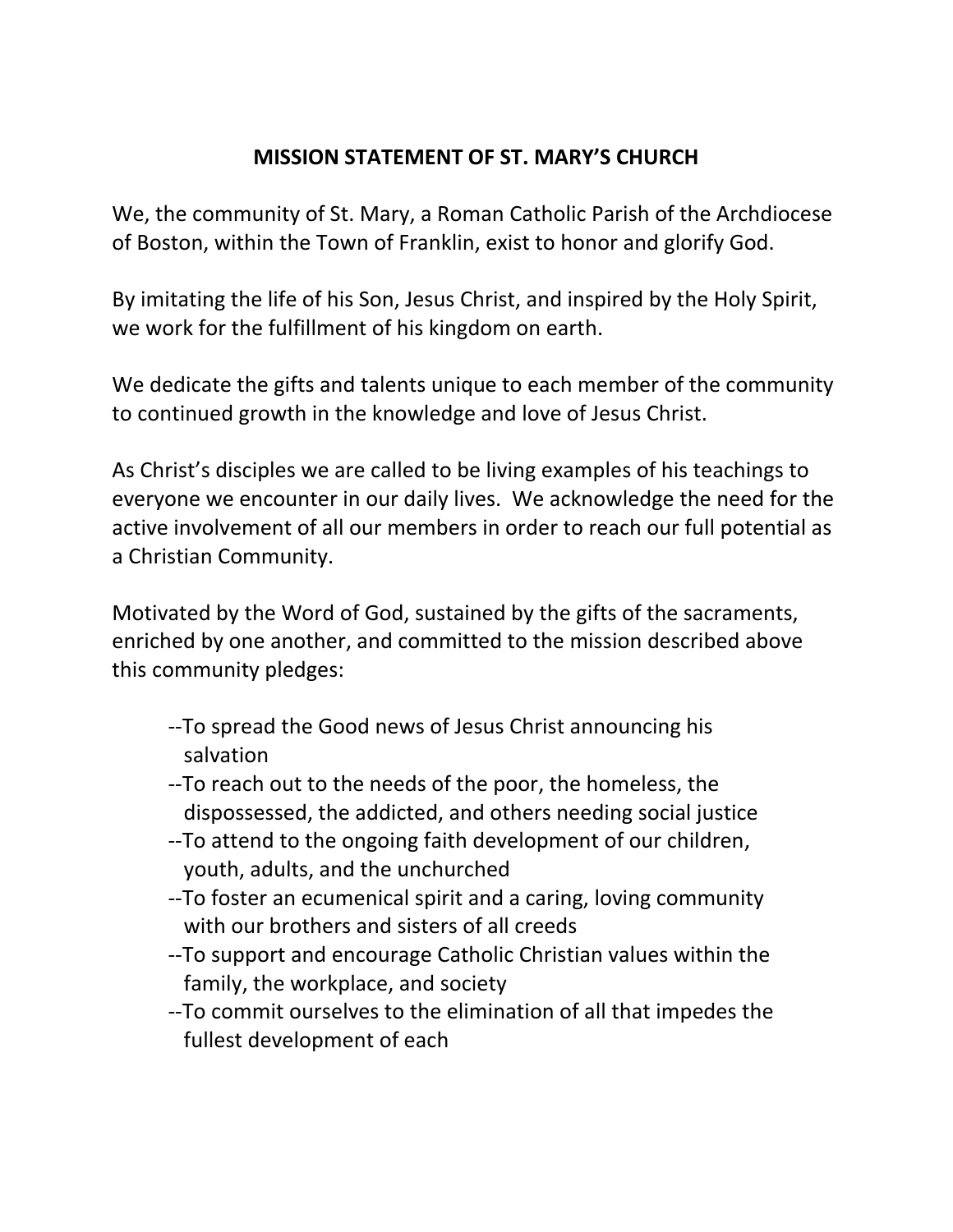### **RELIGIOUS EDUCATION PROGRAM**

"Education in the faith by the parents should begin in the child's earliest years. This already happens when family members help one another to grow in faith by the witness of a Christian life in keeping with the Gospel. Family catechesis precedes, accompanies, and enriches other forms of instruction in the faith. Parents have the mission of teaching their children to pray and to discover their vocation as children of God. The parish is the Eucharistic community and the heart of the liturgical life of Christian families; it is a privileged place for the catechesis of children and parents." CCC2226

The St. Mary's Religious Education Program is an essential part of the mission of the parish. The parish supports the parents of the children who are the primary teachers of the Catholic Faith. The goal of the program is to form the students to be disciples of Jesus Christ, capable of living life with Catholic values. The program is rooted in the Sunday celebration of the Eucharist where the entire parish draws strength from both the Word and Sacraments. The Religious Education Program is intended for the children of our parish who attend schools that do not have formal Religious Education.

## **GOALS OF THE RELIGIOUS EDUCATION PROGRAM**

To promote and encourage:

- --Proclamation of the Good News as revealed through Jesus Christ
- --Worship of God through private and liturgical prayer
- --Service to the Christian and entire world community
- --Parents in their role as primary catechists of their children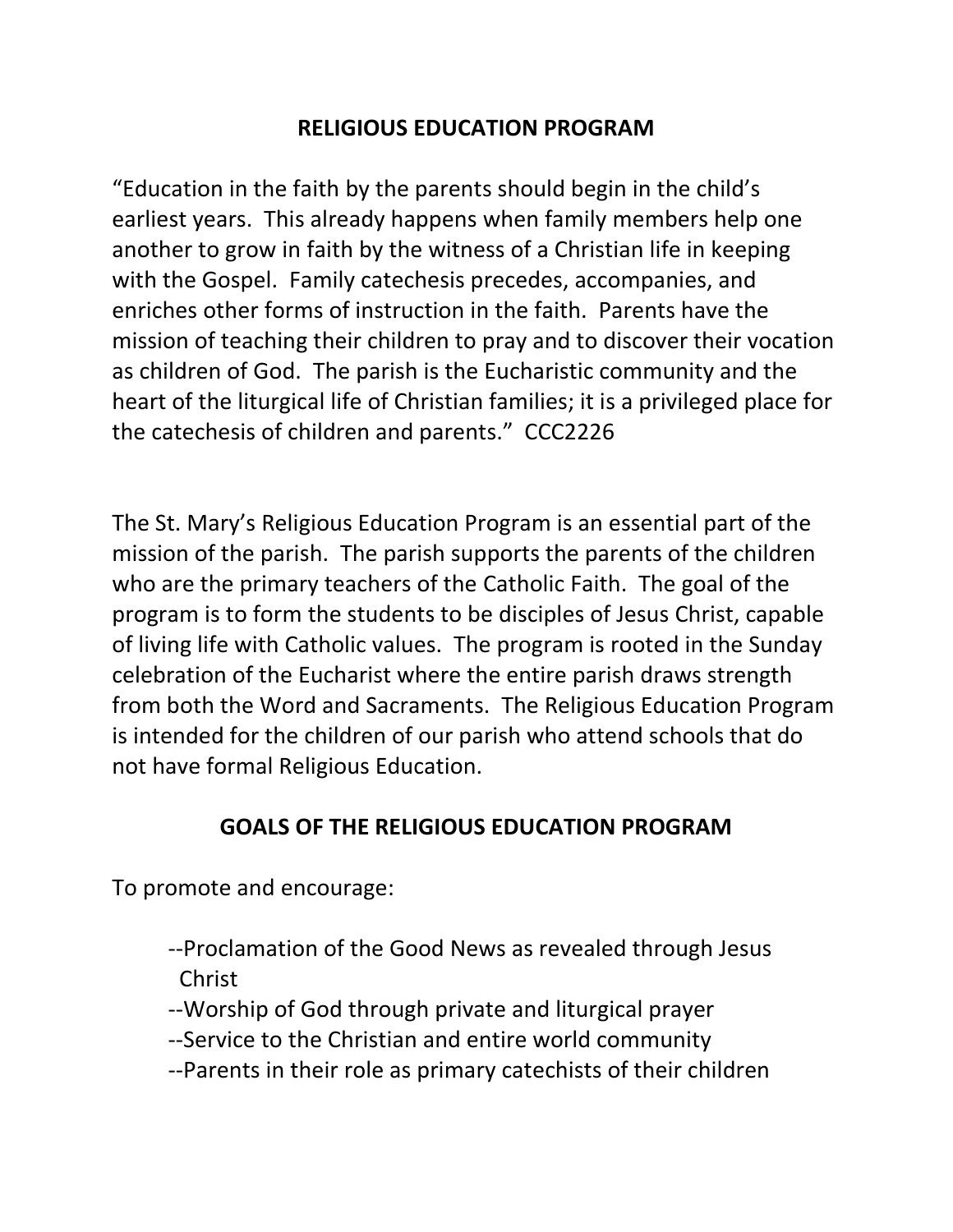#### **TEXT BOOKS**

St. Mary's Religious Education Program uses *Blessed—First Reconciliation* and *Blessed—First Communion*, by Dynamic Catholic for Grade 1 (First Communion 1) and Grade 2 (First Communion 2).

St. Mary's Religious Education Program uses the Sadlier, Inc. *We* Believe textbooks for Grades 3—6:

Grade 3—*We Are the Church* Grade 4—*God's Law Guides Us* Grade 5—*We Meet Jesus in the Sacraments* Grade 6—*We Are God's People*

Also using Sadlier text books:

Grade 7—*We Live Our Faith As Disciples of Jesus* Grade 8—*We Live Our Faith As Members of the Church*

Confirmation Program (Grades 9 + 10) *Decision Point*-Dynamic Catholic

#### **ENROLLMENT**

All students (new and returning) must be enrolled for the Religious Education Program. The enrollment form is available online [\(www.stmarysfranklin.org\)](http://www.stmarysfranklin.org/) during the registration period. The cost of tuition is \$115.00/child for Grades 1—10. There is a family discount for three or more children. During Grade 9 we collect an additional Confirmation Fee of \$75.00 to cover the entire cost of Confirmation.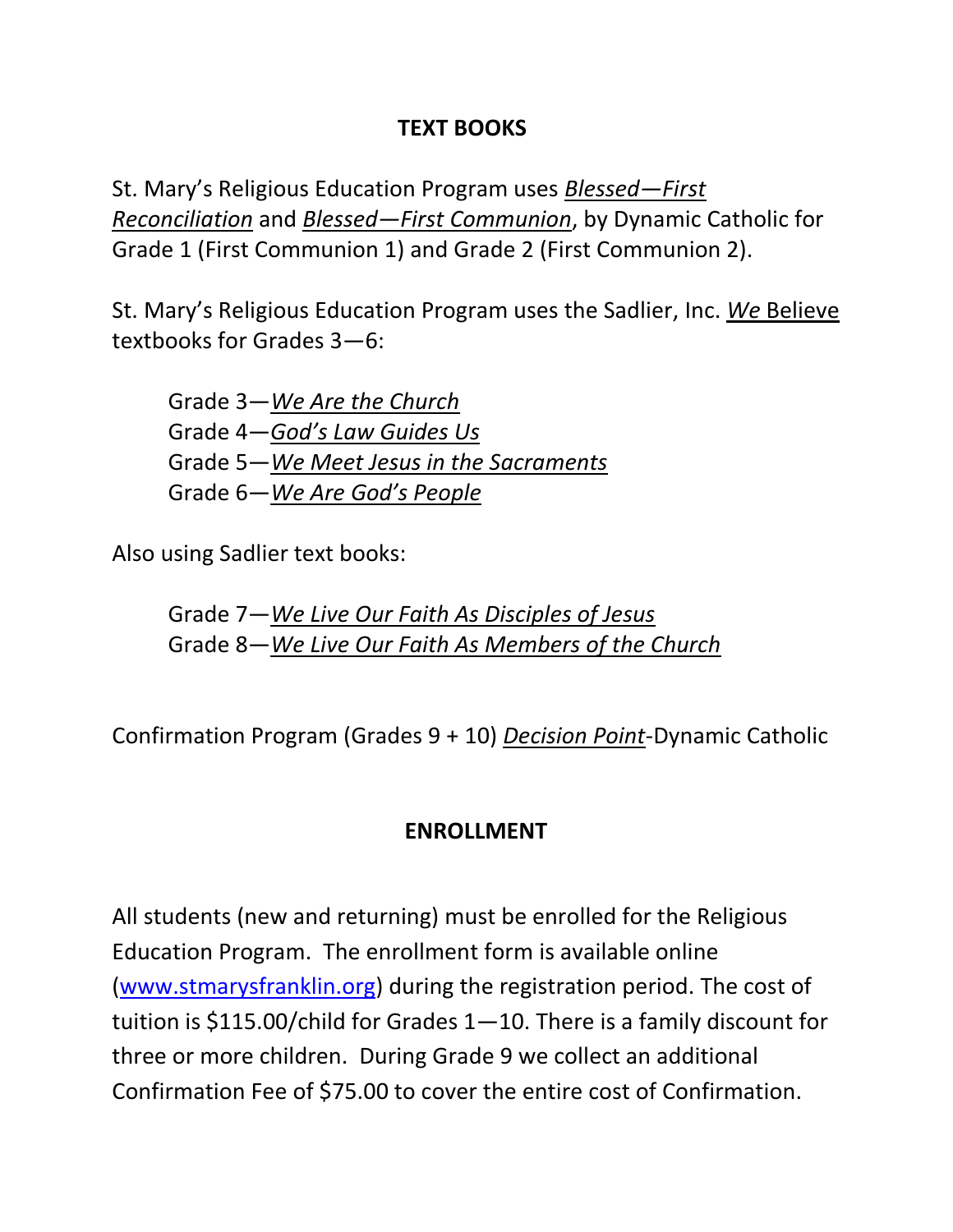#### **SACRAMENTAL PREPARATION**

## **Baptism**

It is expected that all children enrolled in the Religious Education Program are baptized Roman Catholics. Children who wish to become baptized Roman Catholics may enter the program. Parents must contact the Religious Education Director to arrange time for instruction and preparation for their Baptism. Parents of children in grade 3 and above who have not received the Sacraments of Reconciliation or First Holy Communion must contact the Religious Education Director to arrange time for instruction and preparation to receive the Sacraments of Reconciliation and First Holy Communion.

### **First Reconciliation and First Holy Communion**

Students must complete First Communion 1(usually done in Grade 1) before entering First Communion 2 (usually done in Grade 2). Preparing for First Reconciliation and First Holy Communion is the primary focus of the First Communion 1 and First Communion 2 Curriculum.

#### **Confirmation**

Confirmation is a two year program (Confirmation 1 + Confirmation 2). Students must complete both years in order to receive the Sacrament of Confirmation. Students receive the sacrament as juniors in high school.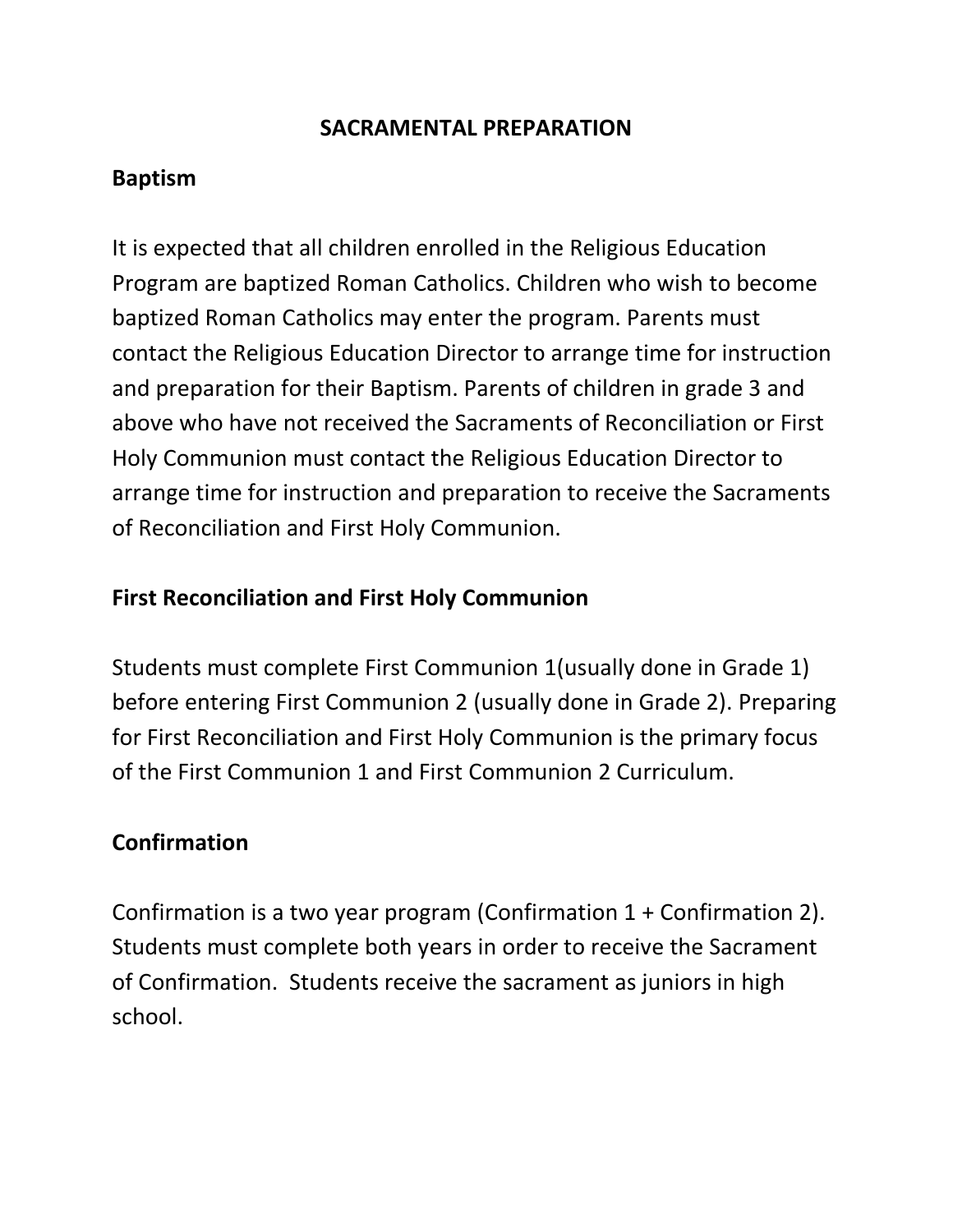## **CHILD SAFETY CLASSES**

The Archdiocese of Boston mandates that every parish implement a prescribed Child Safety Program for Grades 1-8. The Child Safety Program will discuss ways to stay safe at home, with friends, and with adults they may encounter in unfamiliar situations. Our Safety Classes, taught by our Safety Director, Barbara Brunelli, M. Ed, are incorporated into the regular scheduled classes. This will be done directly and indirectly in various ways and modalities within the school year. All questions regarding the Safety Program should be directed to the Religious Education Director.

## **PROTECTING CHILDREN**

All of St. Mary's clergy, staff, and teachers, and volunteers go through a three-part process that focuses on the protection of our children and provides a safe environment for the people we serve:

- --The Office for Background Screening performs a Criminal Offender Record Information (CORI) system for all clergy, staff, and volunteers who are 18 years of age and older.
- --A prevention and awareness training program, "Protecting God's Children" is mandatory for all volunteers who are involved with children. It is administered by the Catholic Risk Retention Group. This class consists of presentations, printed material and videos that focus on the prevention of abuse and the protection of children.
- --A "*Code of Ministerial Behavior*" is signed by all clergy, staff, and volunteers who work with the children of St. Mary's Parish. This states that they will uphold Christian values and conduct at all times.